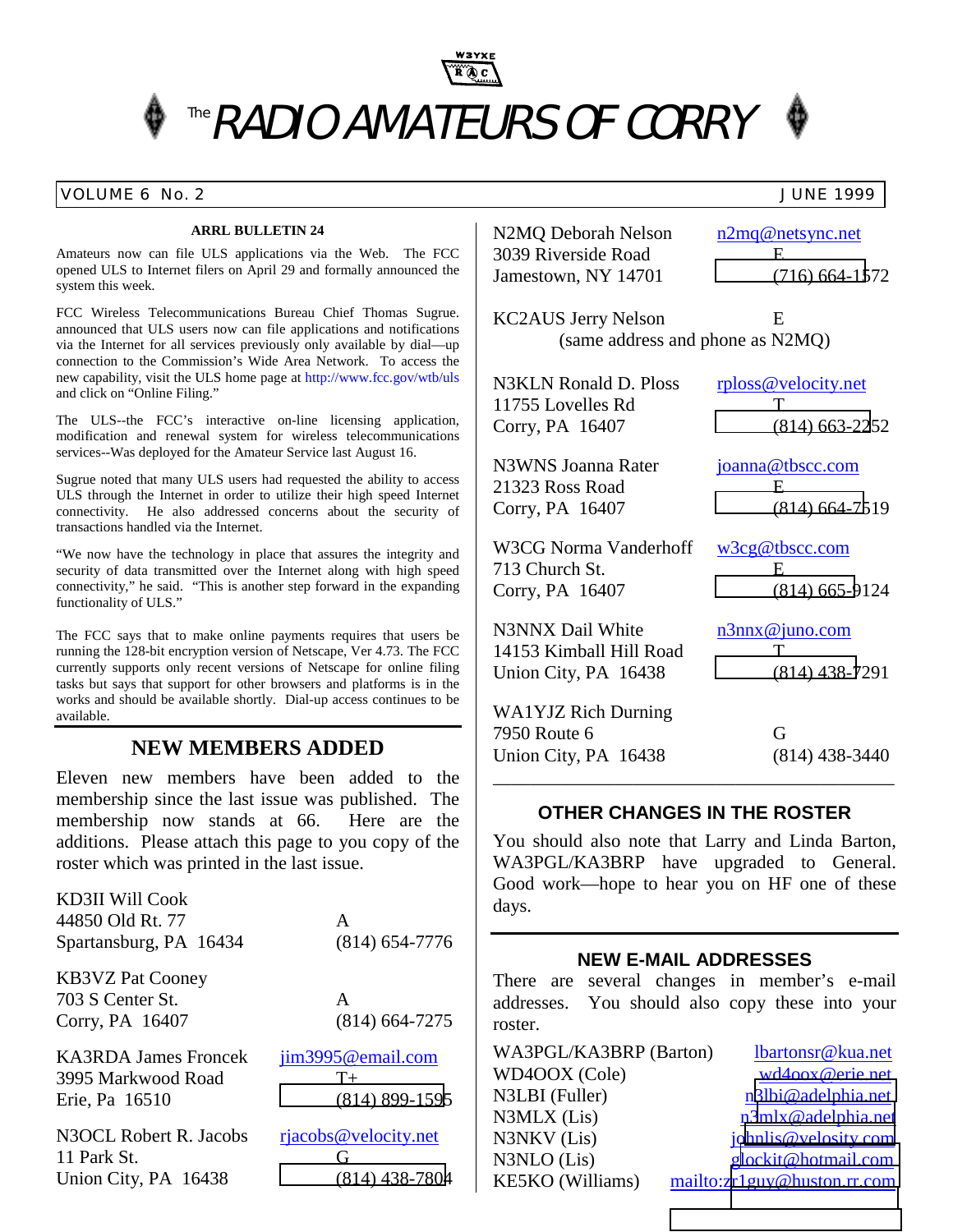## **VHF BREAKFAST FUNDRAISER**

A good-sized crew was on hand for the April  $16<sup>th</sup>$ RAC fund-raiser. The breakfast customers were also well represented. The morning crew consisted of Norma, W3CG: Leonard, WB3AYW; Ron, KF3DJ: Hal, WD4OOX: Frank, KE3PD and Bob, N3LBI.

The second shift was Mike N3GCY; Bob, WA3HDK; Debbie, N2MQ; Lee, WA3HJC and Will, KD3II. Jim, WT3O's daughter Julie also manned the grill. We all owe a debt of gratitude to these dedicated workers. Thanks a bunch guys and girls.

The proceeds tied the record for the highest "take" of series of breakfasts. Because of the good results of this and other fund-raisers, our budget is not in jeopardy and that should allay any discussion of dues increases for the immediate future.

\_\_\_\_\_\_\_\_\_\_\_\_\_\_\_\_\_\_\_\_\_\_\_\_\_\_\_\_\_\_\_\_\_\_\_\_\_\_\_\_\_\_\_

## **RADIO AMATEURS OF CORRY MINUTES 14 MARCH 2000**

The meeting was called to order by President WB3AYW at 7:30 PM with Secretary W3GHO present, all the other officers were absent, there were 13 members present also.

The minutes of the February meeting were read and after corrections, approved, also there was a correction made to the January minutes from Norma W3CG concerning the work of the Christmas party committee. President WB3AYW reported that QUENTIN W3AHH had made a donation of \$20.00 for the expenses of the Club newsletter, Leonard thanked Quentin for this generous gift.

### **Old Business**

Ron KF3DJ reported that no date had been set for the tour of local broadcast station, WWCB. He will notify the Club when the tour is scheduled.

The By-law Committee did not meet so there was no report.

Bob WA3HDK did not follow through with the request to make appointment to get the 147.09 repeater tuned up so nothing has happened.

### **New Business**

President WB3AYW appointed Norma W3CG, Debbie N2MQ and Joanna N3WNS to serve as the 2000 Christmas Party Committee.

Bob WA3HDK agreed to Chair the 2000 Field Day but will need lots of help to make it a success.

Also Jerry W3GHO and Bob WA3HDK will operate the JOTA event for 2000.

Upon Regular Motion Secretary W3GHO was instructed to make reservations for the Red Top Pavilion for the June  $10^{th}$  Picnic at 1:00 p.m. and the Field Days on June 24 and  $25^{\text{th}}$ .

Ed N3XBA who is a member of the By-law Committee recommended the Club dues be raised to \$10.00 per year. There was no action taken on this matter but President WB3AYW again asked the Bylaw Committee to meet before the April meeting.

W3GHO and WA3HDK gave a report on the Boy Scout Banquet where the Radio Amateurs of Corry were honored by the presentation of a plaque for helping the Boy Scouts communicate during the 1999 Jamboree On The Air event.

The 50-50 was won by WB3BZJ. Motion to adjourn was made by N3XBA and seconded by N3NKV.

CRAIG K3PLV presented a very interesting Video about the story of the life and inventions, of Amateur Radio Operator Col. Edwin Armstrong known as the father of FM radio and many other well known circuits.

> Respectfully submitted, Jerry W3GHO, Secretary

## **Radio Amateurs of Corry Minutes 9 May 2000**

\_\_\_\_\_\_\_\_\_\_\_\_\_\_\_\_\_\_\_\_\_\_\_\_\_\_\_\_\_\_\_\_\_\_\_\_\_\_\_\_\_\_\_

The meeting was called to order by President WB3AYW at 7:30 PM. The following officers were present: President WB3AYW and Secretary W3GHO.

The Minutes of the March meeting were read and with corrections approved.

### **Old Business:**

W3GHO reported that reservations for the June  $10^{th}$ Picnic and June  $24<sup>th</sup>$  and  $25<sup>th</sup>$  field days had been made at Mead Park for the Red Top Pavilion.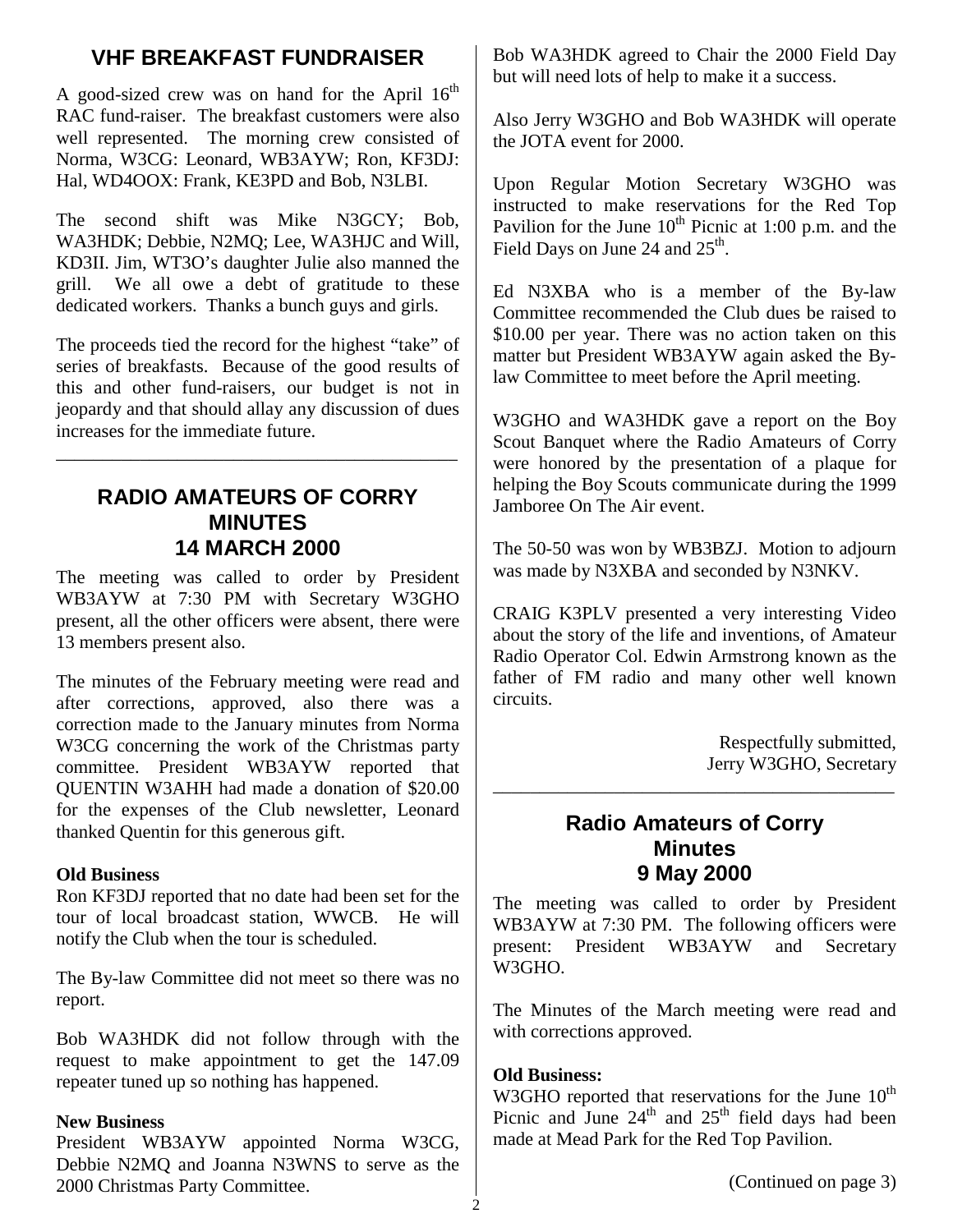President WB3AYW appointed Norma WW3CG, Debbie N2MQ, and Joanna N3WNS to be the 2000 Picnic Committee. The Picnic is scheduled to begin at 1:00 p.m. on the  $10^{th}$ . The Club will NOT furnish the drinks this year, members will furnish their own.

Field Day chairman WA3HDK gave some of his plans for the event including his sending for the Logs and FD rules. He stated that one rig would be used with round the clock scheduling of operators. WA3HDK also stated he will need lots of help to make FD a success this year.

The Treasurer's report was read by the secretary and approved by the membership.

Bills were submitted by WA3HDK for \$124.69 for Newsletter expenses and W3GHO for \$13.55 mailing membership cards. It was so moved they be paid.

### **New Business:**

President WB3AYW explained the reason for canceling the April Meeting with comments by N3XBA and W3GHO.

It was reported that KD3II will be taking care of the mowing and grounds keeping at the repeater site. Thanks Willie.

WA3HDK reported that there was a new e-mail address for Guy Williams.

President WB3AYW reported that he would work with Red Cross Board Member W3AHH to resolve any meeting time conflicts in the future.

The 50-50 was won by KF3DJ.

The Meeting was adjourned and the Floor turned over to Ron KF3DJ for a very interesting and informative program on RF safety.

\_\_\_\_\_\_\_\_\_\_\_\_\_\_\_\_\_\_\_\_\_\_\_\_\_\_\_\_\_\_\_\_\_\_\_\_\_\_\_\_\_\_\_

Respectfully submitted, Jerry W3GHO, Secretary

09-JUN-00, 23:25:42 As of 4pm this afternoon, the ARRL VEC was processing test session paperwork received by them on May 16th. Bernie Fuller N3EFN Atlantic Division Director Bill Edgar N3LLR Atlantic Division Vice Director



## MEN FROM MARS by Jerry W3GHO/AAR3GF

Greetings from MARS station AAR3GF and I hope this installment of the "MEN FROM MARS" finds you well and ready to hear more about the

activities of the members of the MARS system.

I have tried to explain about MARS programs and the results of MARS operations in some of the other columns that have been submitted. What is often lost is the fact that for every computer, every document, every operation, there is person. Collectively, nearly 10,000 people from every walk of life have chosen to devote much of their time and many of their assets to the three (Army, Navy & Air Force) programs.

Is there a "typical MARS member?" I know that Radio Amateurs often wonder if a person had to have once been a member of the armed services. The answer is no--that is not a necessary qualification. Many MARS members are veterans and were at first, introduced to the MARS program through military assignments. The only factor that all MARS members have in common is the requirement that each one hold a valid FCC Amateur Radio license and have a desire to serve their country and fellow human beings and be able to operate their equipment outside of the Amateur bands.

On May 13<sup>th</sup> the Fifty-first Armed Forces Day crossband operation took place. This all-important interchange between military stations and Amateur operators serves several purposes. When amateurs transmit in the amateur bands and military operators transmit on military frequencies near the amateur frequencies results in the utilization of crossband skills which could then be used in times of disaster in which both military and Amateur operators could provide support. Other purposes include the challenge of developing this skill and the sheer fun of such an exercise. For some of us it is the ultimate nationwide contest, using a variety of modes. It includes the transmission in digital modes of a special message from the Secretary of Defense. Certificates are mailed to all operators who accurately copy the Secretary's message. Also a colorful QSL card is mailed to each operator who contacts a Military Station. This writer has several of the Armed Forces Day QSL cards and certificates.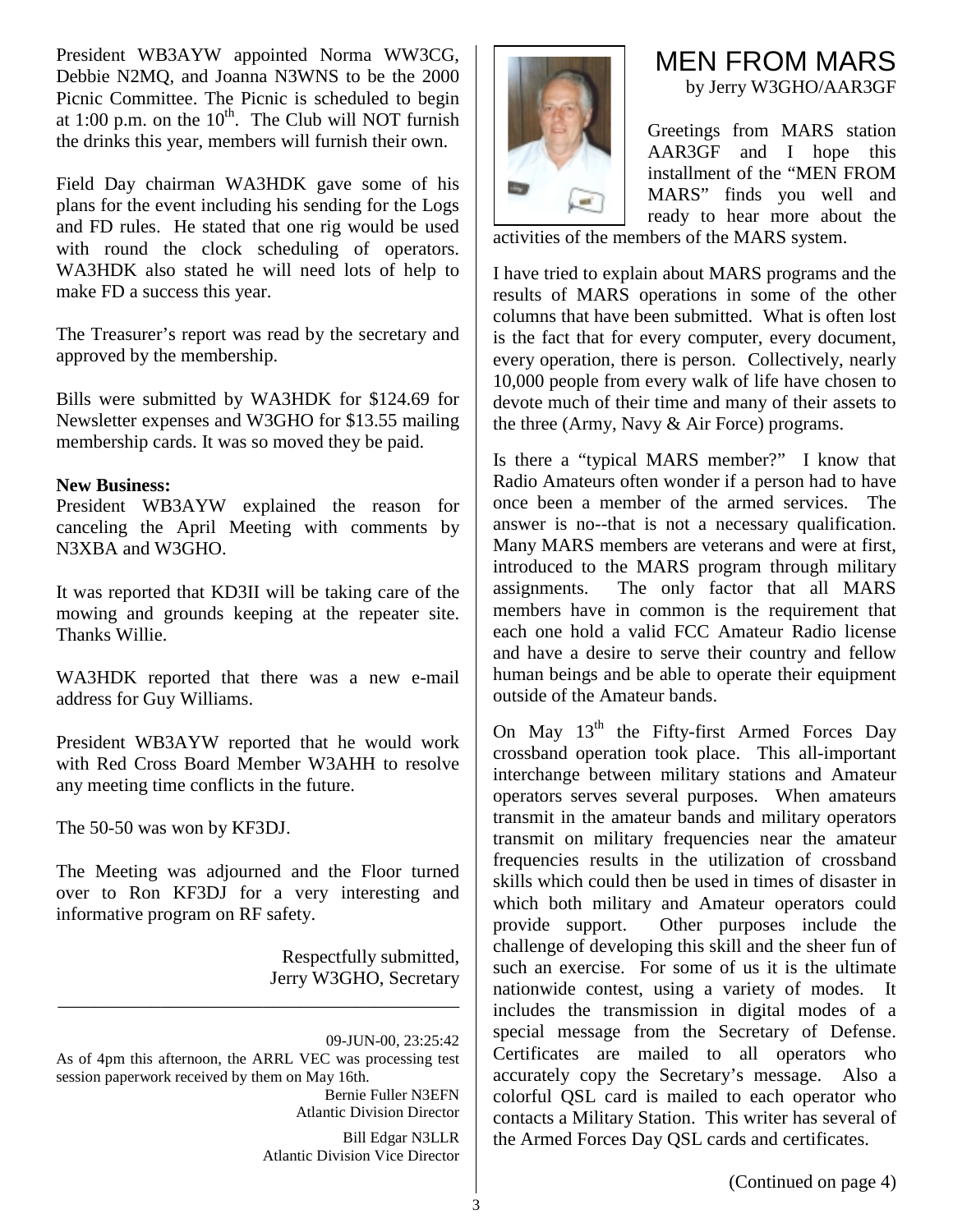It was unfortunate that both QST and Worldradio Magazines chose not to publish the Armed forces day schedule containing the frequencies and call signs used during the crossband operation. The Army

MARS web page made this information available from Ft. Huachuca in AZ that saved the day.

The Dayton Hamvention takes place this year on May  $19^{th}$  through  $20^{th}$ , The three Service MARS Chiefs will represent their respective services in a combined MARS booth and they look forward to meeting many Members and prospective members at the Hamvention.

As I have mentioned before, if you would like to be a member of the MARS team, contact one of the local members and they will see that you get an application.

## **TROOP 85 RED AND WHITE 2000 DINNER**

\_\_\_\_\_\_\_\_\_\_\_\_\_\_\_\_\_\_\_\_\_\_\_\_\_\_\_\_\_\_\_\_\_\_\_\_\_\_\_\_\_\_

On April 8<sup>th</sup> 2000 WA3HDK and W3GHO attended the Boy Scouts Troop 85 annual Red and White dinner. We were again given the VIP treatment as with the Troop 79 dinner a few weeks earlier. A well loaded serving table provided more than enough boy scout food for all attending, from Patrol leaders, scouts, family and VIP. A special treat for this writer was when Wolverine Patrol Advisor Dan Burr asked me to be one of the judges for the desert cooking contest. Of course I had to sample some of each of the many entries before making a decision, all in good fun, after which everyone had a chance to sample the goodies. After dinner the guests were introduced and a special Certificate was awarded to the Radio Amateurs of Corry for the participation in the Jamboree on the air 1999 and was accepted by Bob WA3HDK and Jerry W3GHO. We hope to have permission to display the awards from Troop 85 and Troop 79 in the Red Cross Meeting room at some time in the near future.

Plans are already being made for Jamboree on the Air 2000 to be held at Elgin Park in October. The Radio Amateurs of Corry will be invited to attend planning meetings and of course participate in the event. If you want to become involved in this activity, indicate your interest to WA3HDK or W3GHO.

--Jerry, W3GHO

## **N3MLX's Hamfest Review**

Recently, I have noticed a decline in commercial vendors at hamfests. Many of the hamfests that I attended when I first got into the hobby in 1992 have either disappeared or decreased in size.

Of the hamfests that are still in existence, there seems to be more junk and less vendors. Some of this junk is unidentifiable. A lot of it is computer boards that are 5-7 years old and are not of use in today's computers. In some instances, I would not even touch it. Recently, I attended the Madison hamfest and this year there was about a 25% percent decrease in vendors from previous years. I remember in the early nineties every table was filled and vendors were packed into every nook and cranny of the first floor of the school.

In April, the Ripley Ham Radio Swapmeet was held. The event was very low key and successful at the same time. It was the idea of a bunch of six-meter enthusiasts. 160 people attended the event and 31 tables were filled. I think the low admission and the price of the tables enticed vendors. This activity even brought in non-hams to event who were curious about the hobby. The 2001 Ripley Ham Radio Swapmeet will be even bigger and better.

This year my son, John N3NKV and I attended the Dayton Hamvention as usual. It is biggest and best hamfest in the world. If you were looking for something unique, you can probably find it in the flea market. The weather was great on Friday with a high in the mid 70's. Saturday was cool and cloudy.

All of the big amateur radio companies and computer companies were there trying to sell you their new products ranging from Yaesu's new all band transceiver to inkjet printers.

After the third trek to Dayton, it becomes a social event. You get to meet some of the voices you talk to across the lake, down south, or from far off lands. On the way back, my son and I talked about the decline of hamfests. There are various factors leading to this. The ones that really stuck out were cellular phones and the internet. This year at Dayton I heard more cell phones ringing than 2 meter rigs.

It looks like this summer's hamfest schedule for us will be Rochester, Batavia, and Butler. See you at the fest. 73

\_\_\_\_\_\_\_\_\_\_\_\_\_\_\_\_\_\_\_\_\_\_\_\_\_\_\_\_\_\_\_\_\_\_\_\_\_\_\_\_\_\_\_\_\_\_\_\_\_\_\_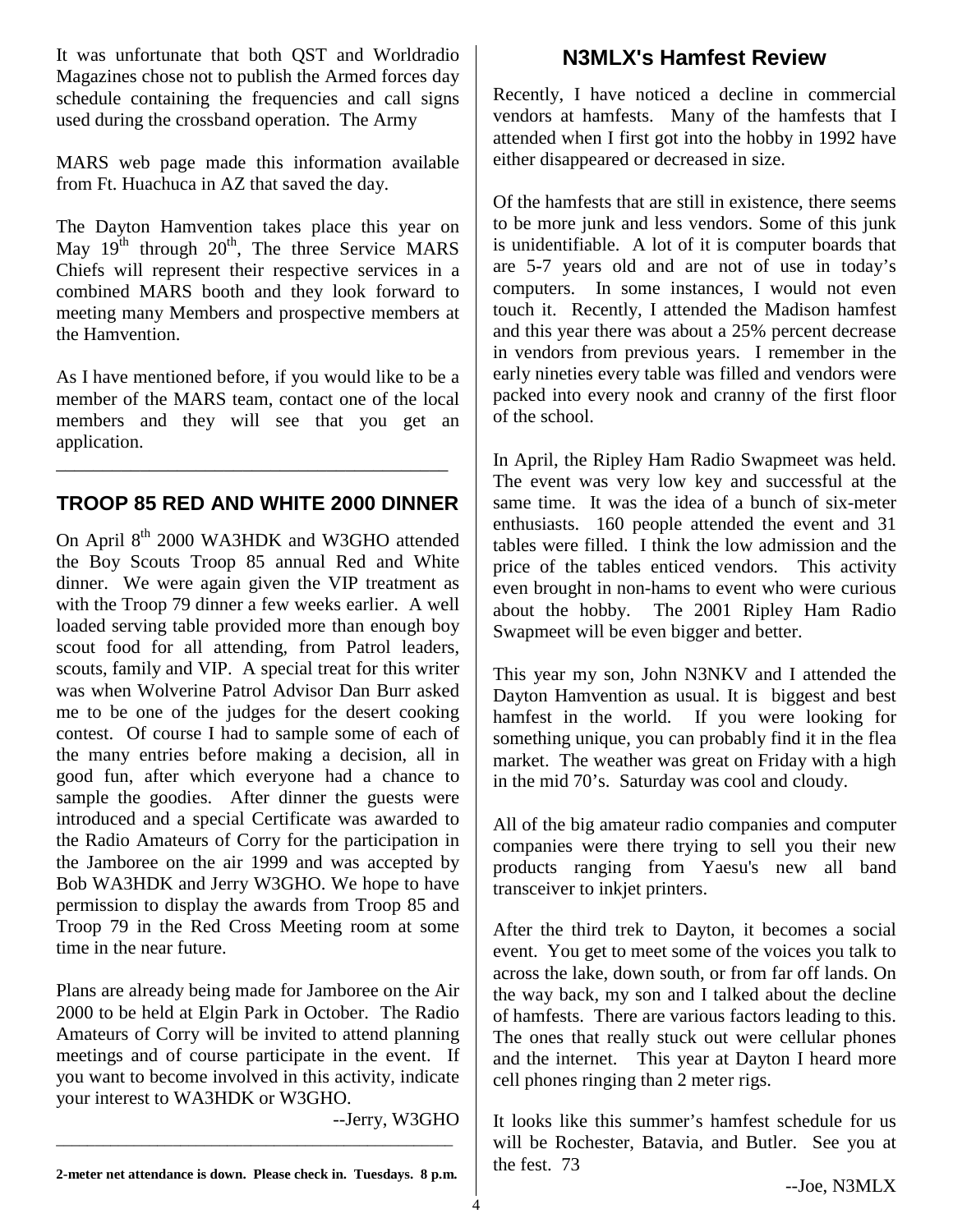# **The Cable Internet Adventure**

My cable Internet adventure began with Adelphia Cable's media blitz of billboards and TV ads about their Powerlink Internet Service. Upon first hearing about the service, I contacted Adelphia. Adelphia said the service would be available in my area sometime in January. Every time I called them, the date constantly changed. After many e-mail messages and phone calls to corporate executives, success finally arrived.

### **Part 1 The Challenge**

On April 4<sup>th</sup>, technicians from Adelphia Cable came to hook up the service. The whole process took 45 minutes. One technician connected a wide band splitter to our existing cable line and the other technician installed a network interface card and the external cable modem. (see figure 1) The tech tested the line speed at our QTH using Toaster.Net. The speed rating was 1280 kbps. He said this is a normal speed for the system. After the techs left, I was like a kid in a candy store visiting the slow sites I could never visit on my regular internet service.

### **Part 2 The Adventure**

Now that there was one computer with high speed Internet service in the house everyone else wanted the same thing. One way to solve this was through manually switching and splitting the Internet service. But, every time you wanted to go to a different computer, the cable modem had to turned off to resync to the computer that would be using the Internet. This could take a few minutes.

The solution to this problem was a Linksys' Cable Internet Hub. It can allow 4 computers to use the same Internet connection at the same time. It has a built in buffer and an accelerator. The unit was very easy to install. It consisted of connecting the hub to the cable modem, connecting the hub to one of four network interface cards. Then Came Lift Off! I have had speeds ranging from 972 kbps to 1850 kbps on two different occasions.

We are really pleased with Adelphia's technical support. You can call day or night and problems are fixed as soon as possible. Linksys technical support is a bit slower, but they have all the answers. In order to receive tech support from Adelphia, the computer has to be disconnected from the Linksys Unit.

 $\_$  ,  $\_$  ,  $\_$  ,  $\_$  ,  $\_$  ,  $\_$  ,  $\_$  ,  $\_$  ,  $\_$  ,  $\_$  ,  $\_$  ,  $\_$  ,  $\_$  ,  $\_$  ,  $\_$  ,  $\_$  ,  $\_$  ,  $\_$  ,  $\_$  ,  $\_$  ,  $\_$  ,  $\_$  ,  $\_$  ,  $\_$  ,  $\_$  ,  $\_$  ,  $\_$  ,  $\_$  ,  $\_$  ,  $\_$  ,  $\_$  ,  $\_$  ,  $\_$  ,  $\_$  ,  $\_$  ,  $\_$  ,  $\_$  ,

The cost for Powerlink is \$39.99. This includes monthly use of one interface card and the cable modem. This price is the same as a second phone line and monthly Internet access. The Linksys hub was about \$160.00.

If you have any questions, please e-mail me at n3mls@adelphia.net, or 814-825-5565



Figure 1. Block Diagram of N3mlx's system. Hook up of the cable modem is simple. A splitter routes the Internet signal to the modem while another port carries the TV signal. The cable modem can connect to a single computer or, as shown to a hub which connects to several computers.

# **E-QSL... An alternative to QSL Cards**

\_\_\_\_\_\_\_\_\_\_\_\_\_\_\_\_\_\_\_\_\_\_\_\_\_\_\_\_\_\_\_\_\_\_\_\_\_\_\_\_\_\_\_\_\_\_\_\_\_\_\_

Recently I was looking at information about QSL cards on the Internet and I came upon this new web site called E-QSL. It brought home some interesting points about QSL cards such as:

- 1. If you're a contester or DX chaser, you have a lot of writing to do.
- 2. There is no good way to print a hard QSL card from your logging software.
- 3. It costs money to have QSL cards printed.
- 4. You have to mail them out, meaning stamps.
- 5. You have to wait a long time for some stations to send you their card.
- 6. If your QTH or other "hard" data change, you have to reprint the cards.

(Continued on page 6)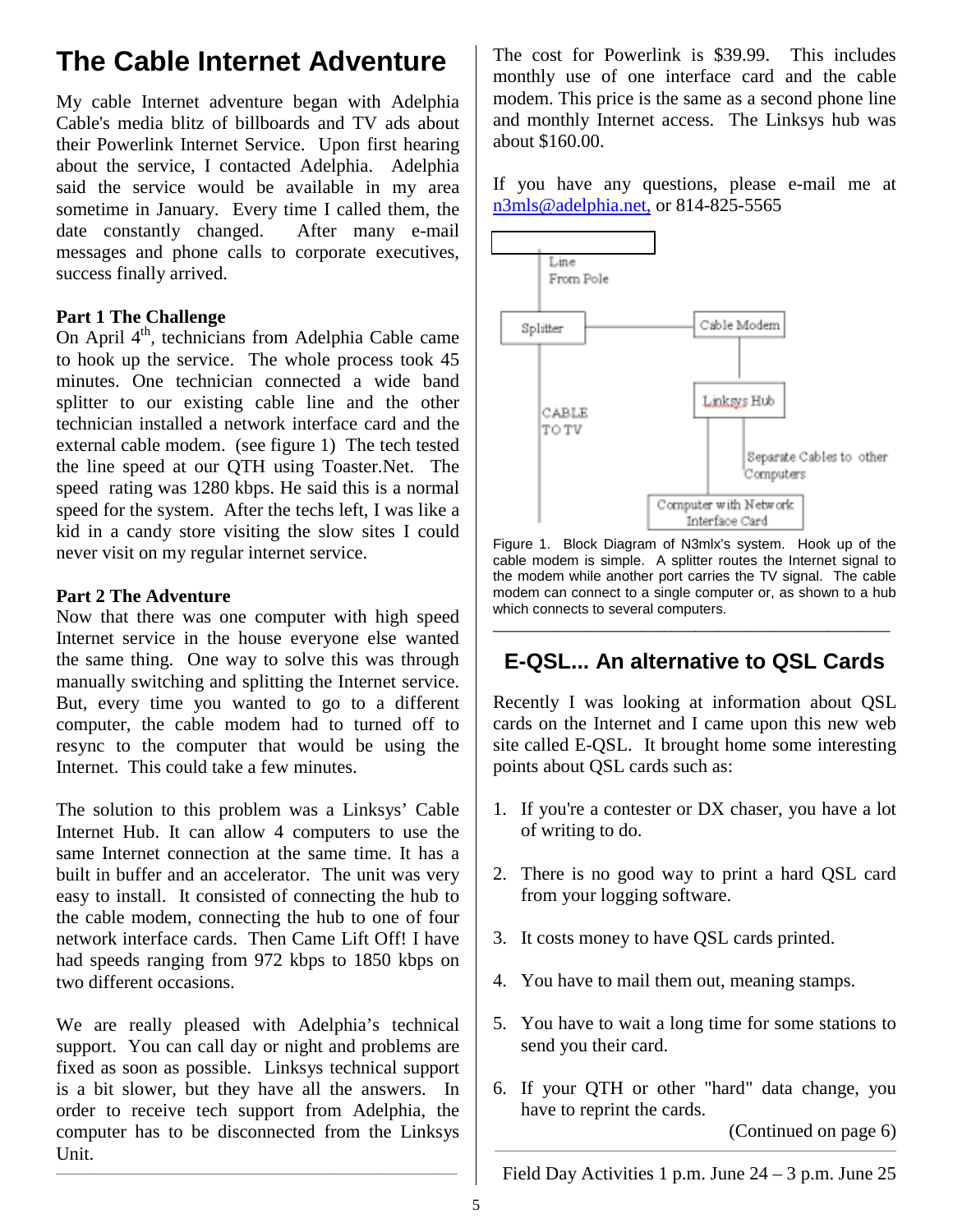Instead of getting into the regular practice of QSLing, you tell the other person that you will QSL with them on E-QSL.

E-QSL offers 20 free pieces of generic clip art that you can use. The way E-QSL works is through online registration and online QSL card design. You can upload or send them your own custom artwork for a fee. An interesting thing about this service is that it allows you to upload your data from your logging program.

The hams you talk to will come to the E-QSL site, enter the date and band of your QSO and retrieve your QSL card for that QSO. The card is sized to be approximately the same size as any other normal QSL card, and the card can be printed at home!

Authenticity has even been taken care of with E-QSL. Contest or award sponsors can send an e-mail from the domain name of a verifiable organization (@arrl.org, etc.) and they will set you up with a user name and password that will let you download a list of all the QSL cards a particular station has received via E-QSL. The list can be compared against the "claimed" QSL cards for that station to validate them. Note: The ARRL does not accept Electronic QSL Cards.

In May, 2000, E-QSL will be launching an Authenticity Guarantee program. Under this program, any station wishing to have its QSL cards listed with "Authenticity Guaranteed" will be able to upload or e-mail or snail-mail them a photocopy of an amateur radio license from the appropriate authority, to be matched up to their callsign. Anyone who is concerned can take a look at the online image of the license and verify its authenticity.

Visit E-QSL at http://www.eqsl.cc. The Radio Amateurs of Corry do not endorse any particular company. This art[icle is for informat](http://www.eqsl.cc/)ional purposes only.

\_\_\_\_\_\_\_\_\_\_\_\_\_\_\_\_\_\_\_\_\_\_\_\_\_\_\_\_\_\_\_\_\_\_\_\_\_\_\_\_\_\_\_

--John Lis N3NKV

Saturday, June 24 and Sunday, June25 is **Field Day**. Everyone is invited to participate. Since participation has been so low in previous years, we will probably be running only one rig. I would like to keep that rig busy all the time. We need your help. See the article elsewhere in this issue or call WA3HDK at 739-2206 for details.

## **BREEZE SHOOTERS HAMFEST**

The weather was perfect for the 2000 Breezeshooter's hamfest--sunshine, not too hot and the grounds were dry. The outside vendors were almost as plentiful as in previous years, but the inside vendors were few. The only ham vendor of new equipment was the Weller soldering guy and a couple of hats, tee shirt and badge places. There were lots of empty tables.

The only local hams that I ran across were WA3HJC, Lee and KK3E, Richard and his son, N3ZLW, Brian. I did find some computer equipment that I had been looking for and a 40-meter Hustler mobile whip for Arnold, N3UBZ.

All hamfests have been suffering poor attendance, but the crowd on Sunday was plentiful—what I could call good for the times. I was a little disappointed, though to fork over \$5 for the gate. Where are the good old times of \$1 admissions, which got the hamfests in Butler off to a good start?

--Bob, WA3HDK

### **SPECIAL MOMENTS**

### **MEMORABLE CONTACTS FROM THE LOG OF RON REIFF KF3DJ**

I get a huge kick out of HF Contests--particularly the Pennsylvania QSO Party. I know contesters can ruin good DX Conditions, and cause havoc with skeds, but they also keep skills sharp, and force all of us to try and pull those weaker "5/9" signals out of there.

It was the Pennsylvania QSO Party, and it was headed to the wire. I was looking for a few more counties, so I would have them all. I heard a station calling CQ, and it was KF3DG. I figured this guy would get a kick out of hearing from me. So when I went back to him, there was this huge: "HEY!" from the other end of the radio. Paul is his name, and he lives toward Scranton. He was delighted to meet me, and we took up valuable time just getting aquatinted. He and I have had several QSO's since, but there's just nothing like finding someone with a call *that* close. In fact, Paul is hoping to work the whole 'KF3D'-series of calls. I wish him luck. So far he and I are the only two with 'KF3D' calls I've heard on the bands.

My thanks to Marlene, WB3BLN for assistance in proofreading the newsletter.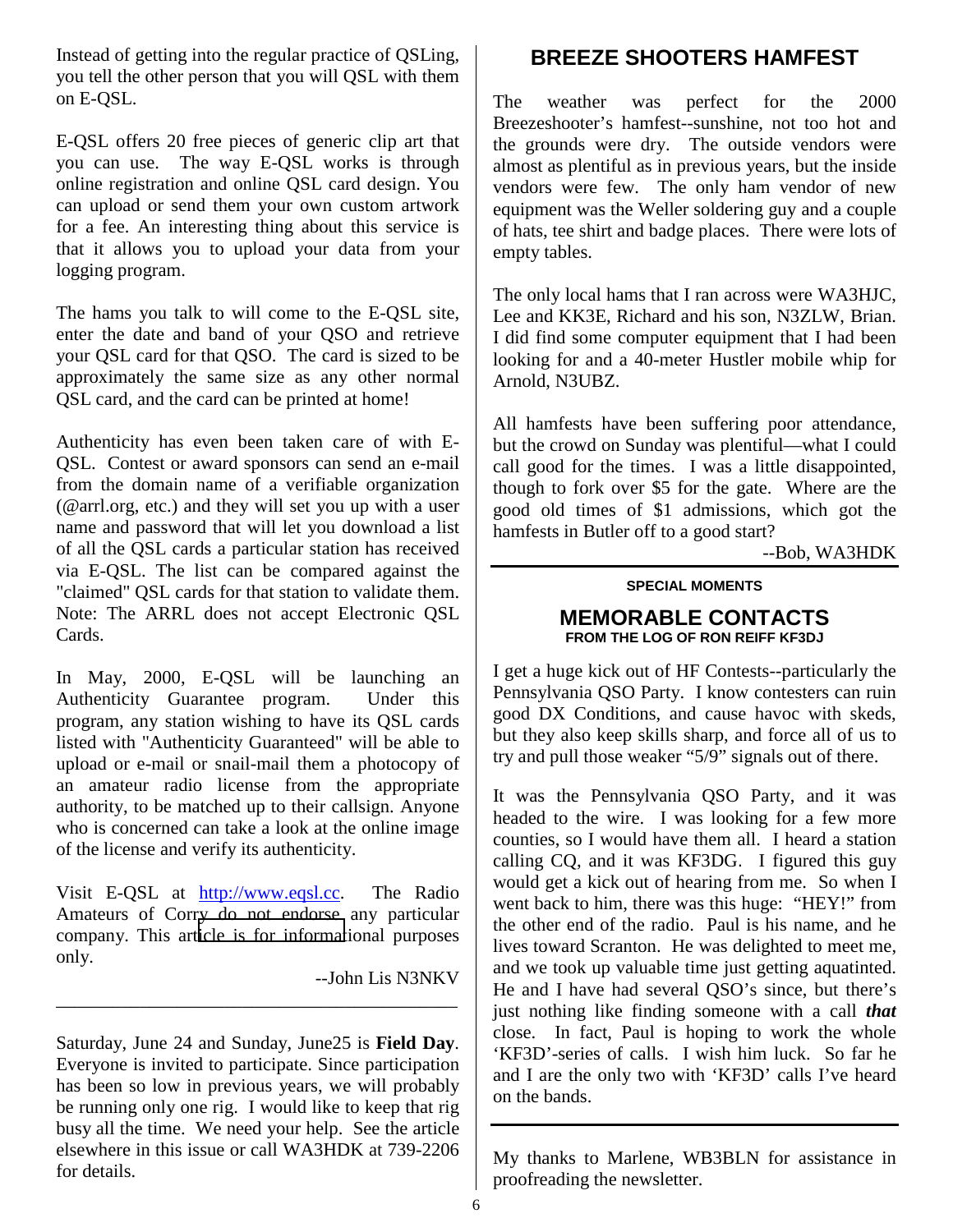## **FIELD DAY IS JUNE 24-25 AT MEAD PARK**

We need you to participate in the 2000 Field Day. It will be held at Mead Park, Red Top Pavilion Saturday June  $24<sup>th</sup>$  starting at 1300 hours local time (one p.m.) and run continuously through 1400 hours Sunday June 25. **Everyone** is welcome to participate.

As it stands now, there will only be one transmitter in use. In the past, we have tried to use two or three or even four transmitters and have had some problems. For one, the close proximity of three or more antennas caused a considerable amount of cross talk interference. Ditto for several operators shouting frantically into the microphones. It made it hard to hear the incoming signals, especially during the crowded band conditions. I do believe that having only one operating position will eliminate that problem.

Another problem was that for the first several hours, there was much activity. Then, about ten p.m., people would start to leave and by 2 a.m. there was nobody around. I still expect that in the daylight hours and early evening hours of the first day there will still be a beehive of activity. I am hoping that we can schedule teams all the way through the 2 p.m. closing time of Sunday afternoon.

I am supplying the rig—an Alinco DX-70TH with a long wire antenna and antenna tuner which will tune all bands from 160- through 6-meters. The performance is not too good on six meters, but it seems to do a good job on the other bands. And setup is a breeze. 15 minutes can get it going. Ron, N3KLN, is supplying the generator. The club is furnishing the gasoline and the refreshments. N3GCY, Mike is in charge of that. I had hoped that WA3HJC would be on hand to demonstrate his ATV, but he informs me that he cannot make it. (If any of you would like to set up a demonstration of ham "stuff", please call me.)

I hope to have a computer set up to do logging. Right now I haven't found *the* right program, but I am still hoping! If we have the right program, we can know the score and submit it to the ARRL almost immediately. If you know of or have a good Field Day logging program, please contact me immediately.

We should be working in teams of three operators one to call, one to log and one to stand by as necessary. Hopefully we will have enough participants to change operators every hour. Or even better, every half hour. It would make the job go more easily. I am looking for your input in planning this event. If you have *anything* to suggest, please do so. You can call me on the telephone (739-2206), on the .09 repeater, or by email (wa3hdk@arrl.net). If you want to be actively involved, do let me know.

--Bob, WA3HDK

### EDITORIAL

# **THE LAST WORD**

Maybe I shouldn't have saved the editorial until the last minute, but sometimes "shouldn't" and "did it" don't quite match up! It's been one of *those* days! No, weeks! Oh, heck make that *years*!

I'm still disappointed to see the poor turn out for our picnic last Saturday. Although we had twenty very enjoyable souls attend, we should have had twice that amount. Following the usual trend, just one officer of the club attended the picnic. That trend seems to carry over into the meetings also. Come on, fellows. I can see that there may be times where you can't make it to the meetings, but some of you have miserable attendance records. And, members, I'm not letting you off the hook, either. Ten members out of 66 isn't a record either! To your credit, we should not expect to see those of you who live over 20 miles from our meeting place to be there every time. Or those of you in Georgia and Florida and other distant places to attend except when you're visiting the area. But the rest of you—I'd like to see your faces before I forget what you look like.

I would like to take this time to thank those of you who are always ready to lend a hand. There's Will, KD3II, who has been caretaker of the repeater site, and mows the grass regularly. And we have the good fortune of having Jerry, W3GHO, who submits articles for the newsletter regularly and gets his minutes of the meetings in promptly. John, N3NKV, has volunteered to be assistant editor for the newsletter. KF3DJ always has his articles in on time Then there is all of you who show up at our activities and make the job go so much easier. K3PLV makes the trip from Erie for almost every meeting. We appreciate members like that. Running out of space, so 73's till next time.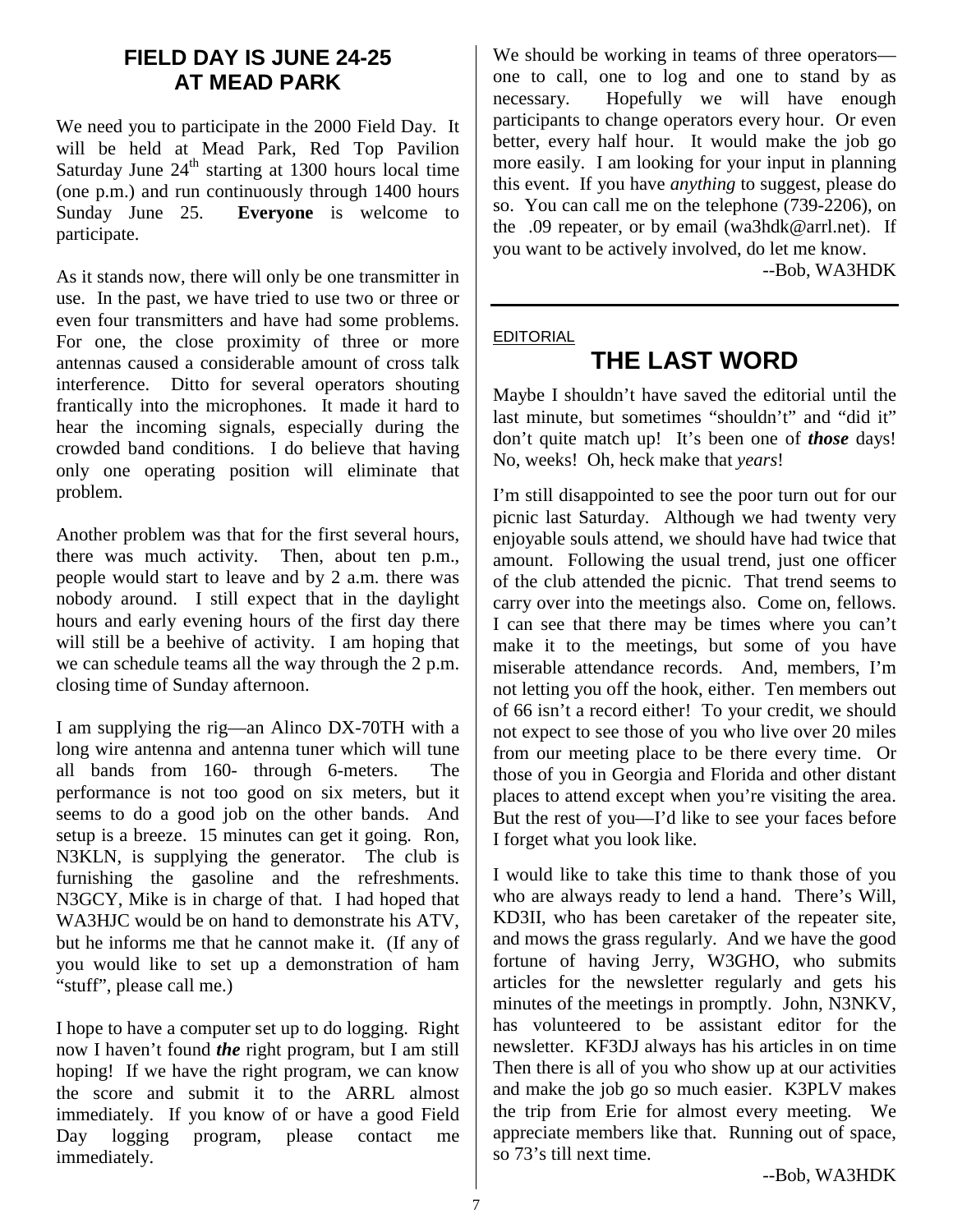## HELP US SAVE MONEY-- **TAKE E-MAIL DELIVERY OF THE NEWSLETTER**

Wanta' join the paperless generation? We would like to deliver your copy of the newsletter via E-mail. It would save us nearly a dollar per issue for each member that signs up to take electronic delivery. Since nearly 70% of our members have E-mail accounts, it stands to reason that that is an ideal way to distribute the newsletter.

I have personally purchased the software that turns this *Microsoft Word 97* document into an *Adobe Acrobat* file. This process retains the color pictures and the formatting so that your electronic copy will display exactly as it appears in print. You can even print out a copy on your graphics printer if you want.

The cost to send it is zero! That means less wear and tear on my equipment (a sizable benefit to me), a faster delivery of the copies, and a reduction of expenses to the club. Presently, I am assuming a portion of the cost of the newsletter, but will have to begin passing along the rising costs to the club.

One of the options the club might want to consider to combat the increasing cost is to increase the membership dues by the estimated costs of printing and mailing the newsletter. For those members who elect to receive the electronic copy the dues increase could be suspended. In other words, it would cost you \$4 more a year to receive a paper copy in the mail. I will probably bring this subject up at the meeting tonight. It won't hurt to discuss it and no changes to the dues structure could be made until after this year's expiration date.

It might just boil down to raising the dues if an appreciable number of you do not elect to receive the newsletter that way. You will need to have a copy of the Adobe Acrobat reader on your computer in order to read the file I would send. The program is available on many Internet sites. The one I use is from the ARRL web site. I can't remember the address for the download, but you can go to the site index and look for "Adobe Acrobat." ARRL's Internet address is: http://www.arrl.net

Of course, we could eliminate the newsletter to keep costs down also. That wouldn't get my vote, but my vote doesn't count any more than yours does. We look forward to your input in the matter. Perhaps you have some better ideas, but we won't know until you express them. Attend the meetings. Be a voice in amateur radio in the Corry vicinity. Your participation in club affairs is needed.

--Bob, WA3HDK

## \_\_\_\_\_\_\_\_\_\_\_\_\_\_\_\_\_\_\_\_\_\_\_\_\_\_\_\_\_\_\_\_\_\_\_\_\_\_\_\_\_\_\_\_\_\_\_\_\_\_\_\_\_\_\_\_\_\_\_\_\_\_\_\_ **PICNIC 2000 WAS POORLY ATTENDED**

The weather was just perfect for this year's picnic. The attendance was not what I had expected. Just 20 souls showed up. But we ate like kings and had an enjoyable visit with those who did come. The committee should be commended for the fine efforts to set up the site. W3CG, Norma's niece, Joanna (N3WNS) and her friend , Erin (no call) cleaned the tables, got rid of the spider webs, swept the floor and put plastic runners on each of the tables, and started the fire. According to Norma, the girls did an excellent job. Debbie, N2MQ, was also on hand for the preparations. Norma deserves a thank you the next time you see her, for the fine was she organized the picnic. You may remember that she also orchestrated Christmas Party.



Picnic 2000 Committee. Left to right: Norma (W3CG), Debbie (N2MQ), Erin (no call) and Joanna (N3WNS)



Mac (W3BZJ) is always a lot of fun. He tells me that he is now the oldest resident in the village of Elgin. XYL, Agnes enjoys the picnic and the fellowship.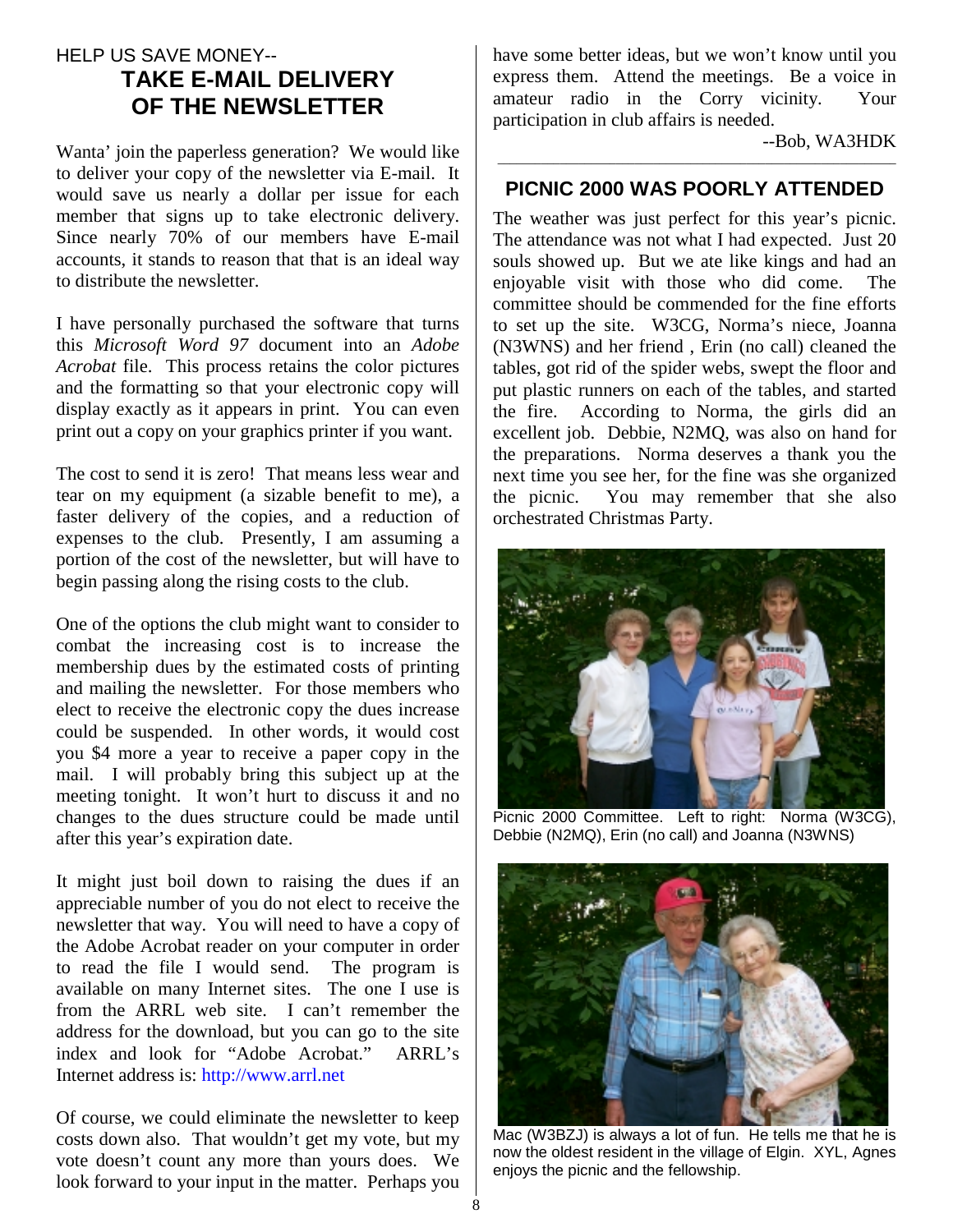

**Picnic** goers this year were: Rear row (l to r) Joe (N3MLX), John (N3NKV), Hal (WD4OOX), Joanna (N3WNS), Jerry (KC2AUS), and Arnold (N3UBZ) holding Grandson Andrew. Middle row: Elaine, N3MLX's XYL, Mac (W3BZJ) and XYL Agnes, Norma (W3CG), Debbie (N2MQ) and Nancy, N3UBZ's XYL. Front row: Jerry (W3GHO), Marlene (WB3BLN), Erin, and N3UBZ's Grandson, Derek. Missing from picture is N3UBZ's youngest son Eric and his family. This was a great group.



 The Lis family. Son, Kevin, was unable to attend this year because of college commitments.



Bob (WA3HDK) and Marlene (WB3BLN)



Arnold (N3UBZ) his XYL, Nancy and Grandsons Andrew and Derek